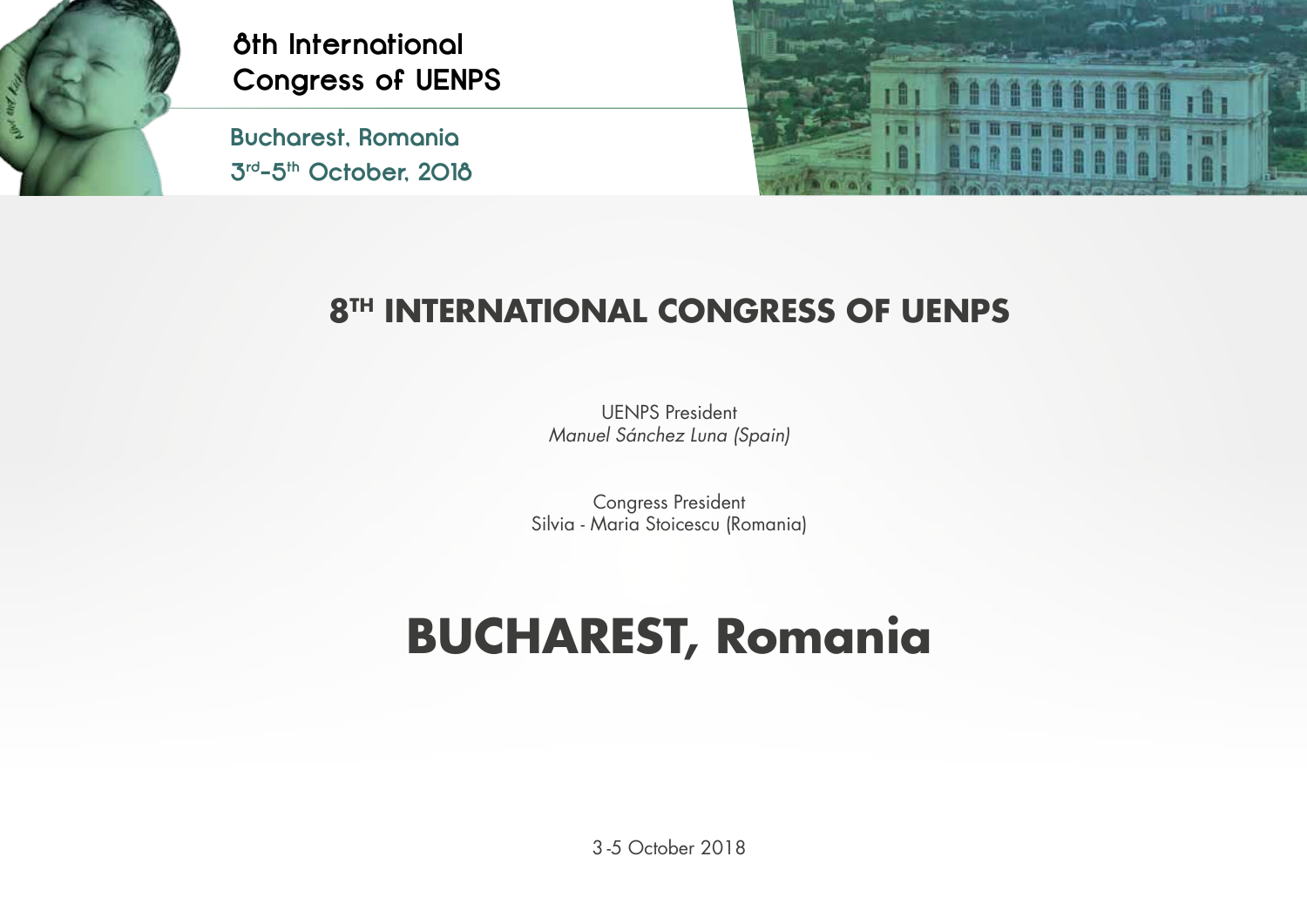

**Bucharest, Romania 3rd-5th October, 2018**



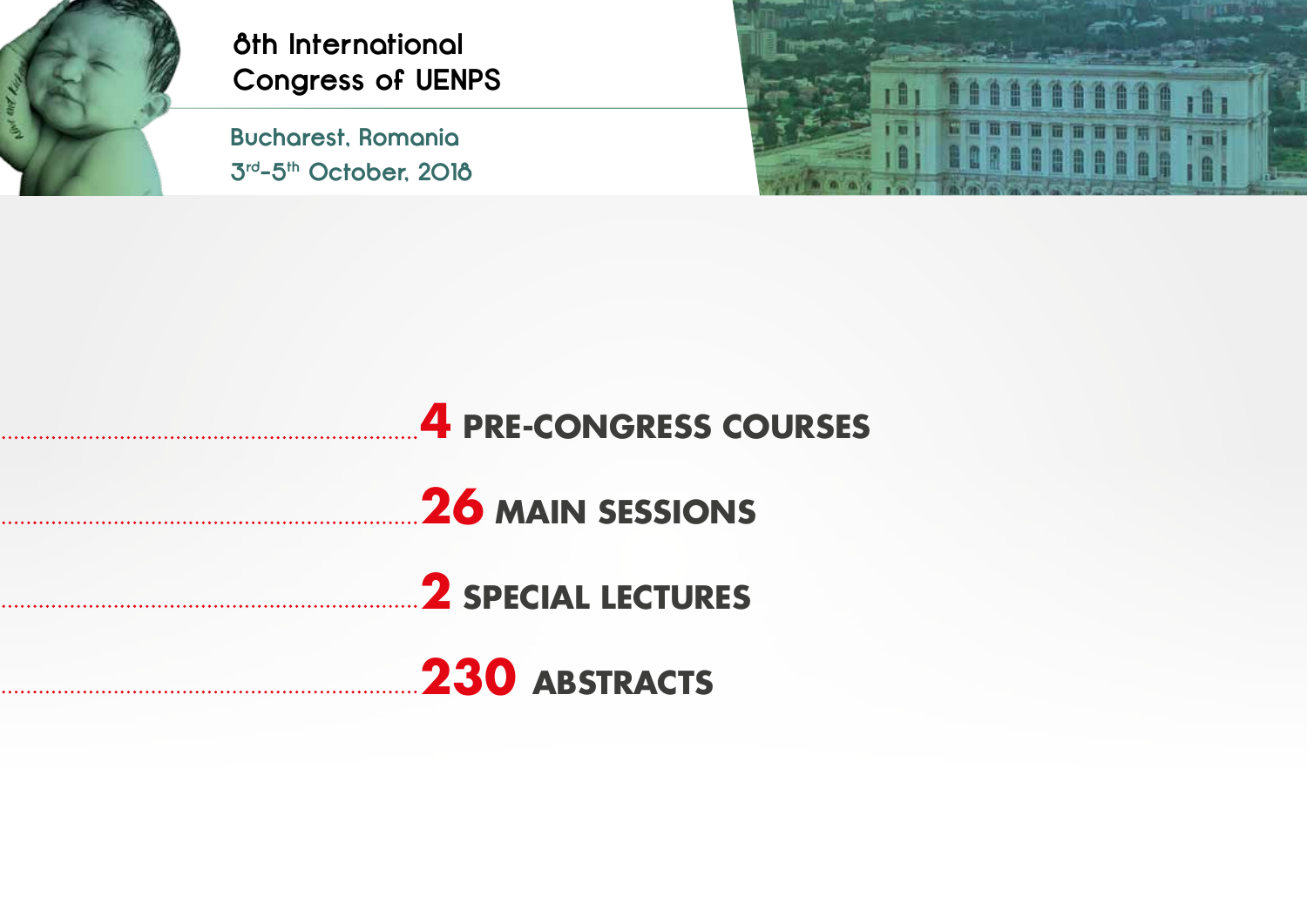

**3th International<br>Congress of UENI<br>Bucharest, Romania<br>3<sup>rd</sup>-5<sup>th</sup> October, 2018 Congress of UENPS**

**Bucharest, Romania**



## **105 FACULTY MEMBERS FROM 23 COUNTRIES**

Austria Bulgaria Canada **Croatia** Estonia Finland France Germany

**Greece** Hungary India **Italy** Lithuania Norway Portugal Romania

Russia Spain **Switzerland Turkey** United Kingdom USA The Netherlands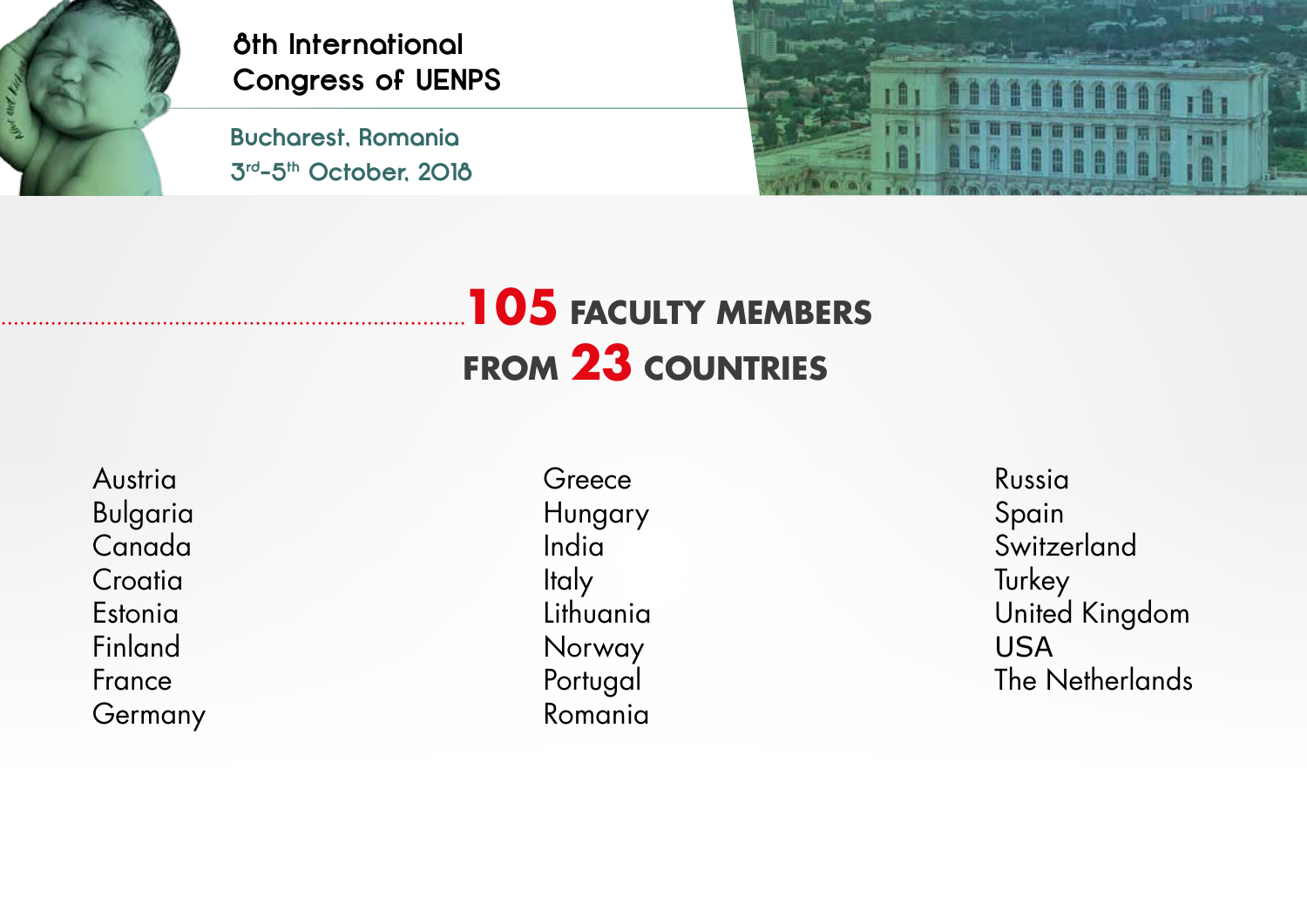

**Bucharest, Romania 3rd-5th October, 2018**



## **793 ATTENDEES FROM 40 COUNTRIES**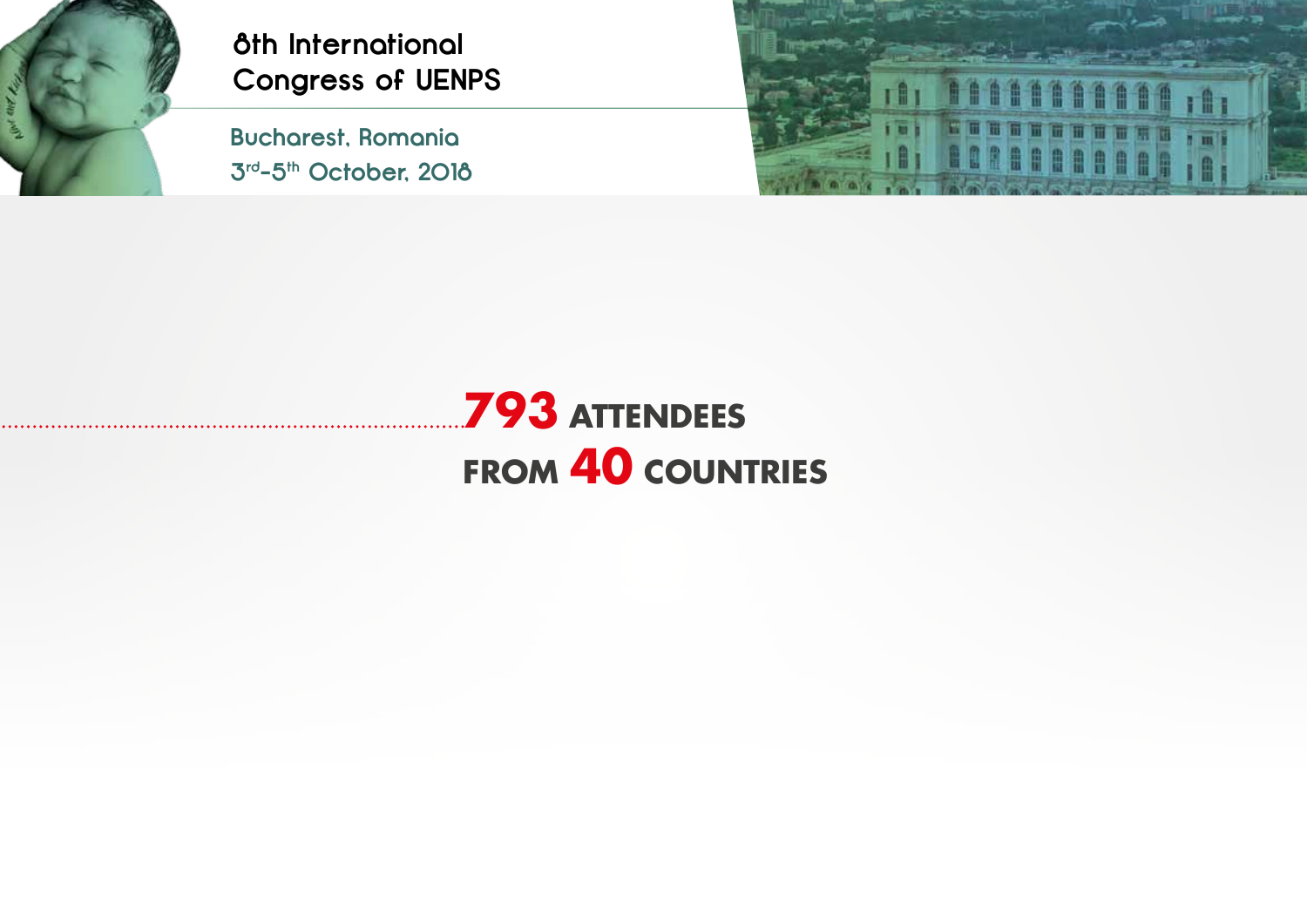

**Bucharest, Romania 3rd-5th October, 2018**



#### **TOP 10 COUNTRIES**

Romania

**Greece** 

United Kingdom

Portugal

**Turkey** 

Bulgaria

The Netherlands

Poland

United States

Italy



#### EUROPE AFRICA ASIA AMERICA OCEANIA **95% 2% 2% 1% 1%**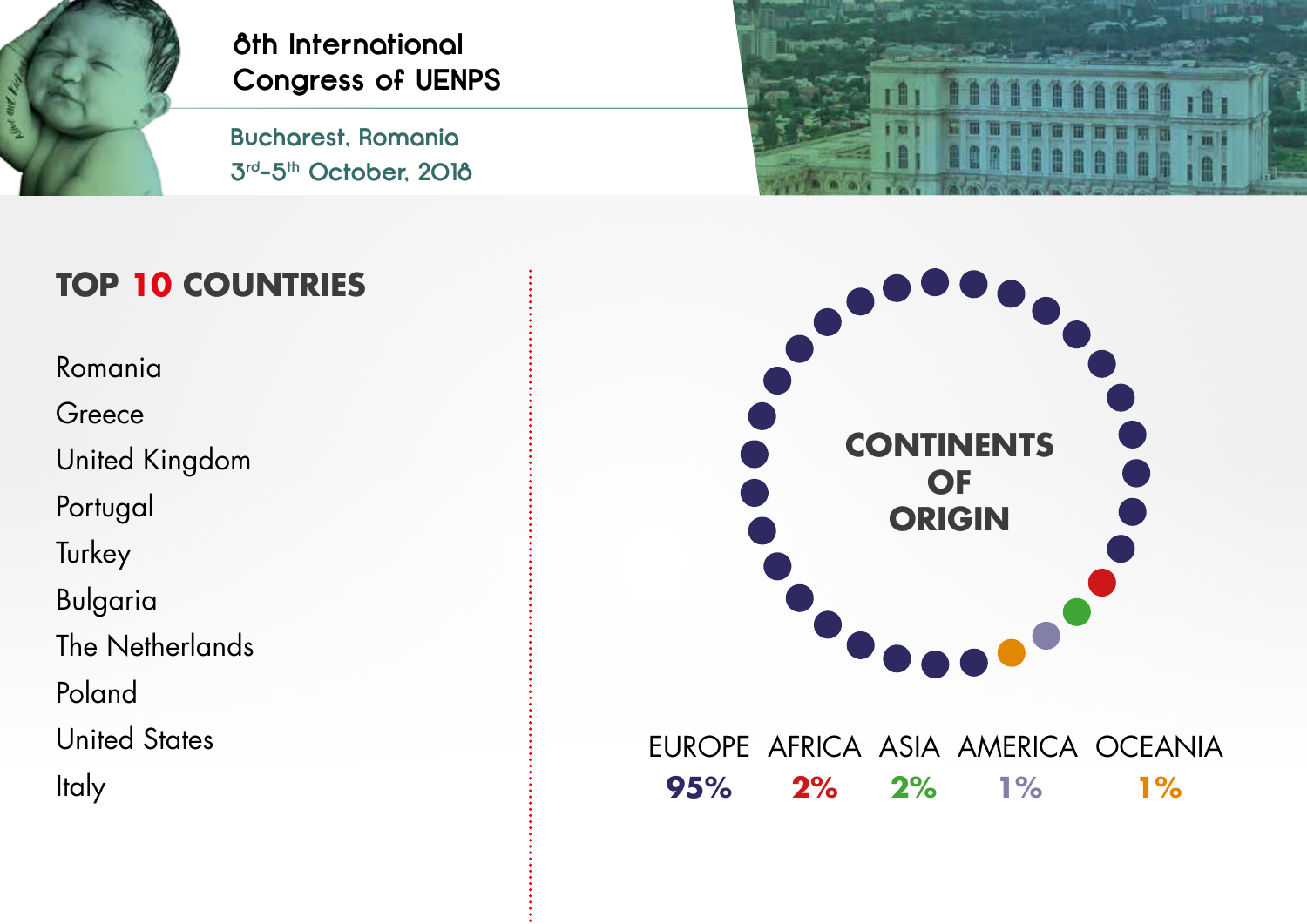

# **3th International<br>Congress of UENI<br>Bucharest, Romania<br>3<sup>rd</sup>-5<sup>th</sup> October, 2018 Congress of UENPS**

**Bucharest, Romania**





Neonatology **75%**

**Paediatrics 16%**

**Other 5%**

OB/GYN **2%**

Perinatalogy **2%**